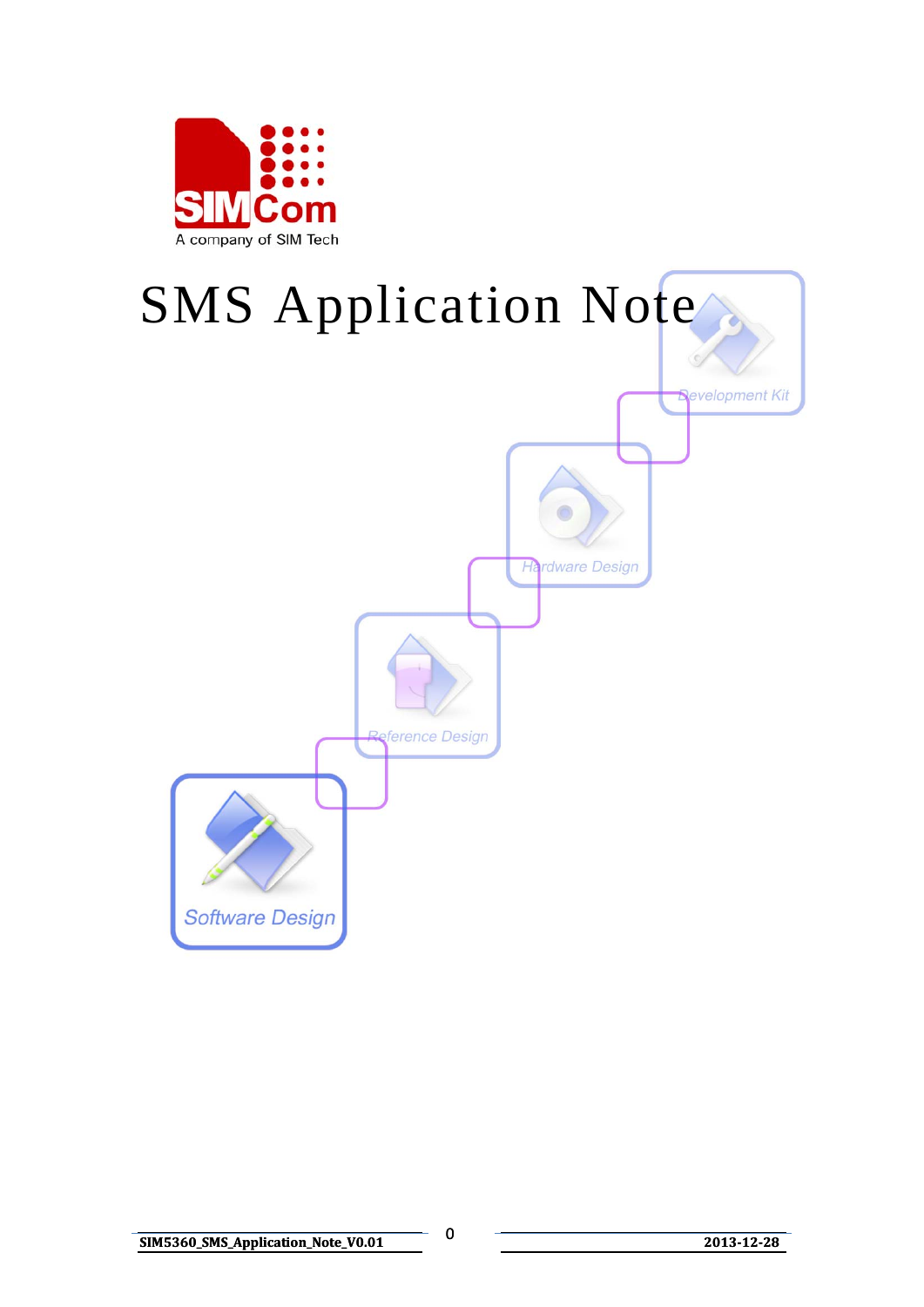| <b>Document Title:</b> | <b>SIM5360 SMS Application Note</b> |  |
|------------------------|-------------------------------------|--|
| <b>Version:</b>        | 0.01                                |  |
| Date:                  | 2014-02-21                          |  |
| <b>Status:</b>         | Developing                          |  |
| <b>Document ID:</b>    | SIM5360_SMS_Application_Note_V0.01  |  |

#### **General Notes**

Simcom offers this information as a service to its customers, to support application and engineering efforts that use the products designed by Simcom. The information provided is based upon requirements specifically provided to Simcom by the customers. Simcom has not undertaken any independent search for additional relevant information, including any information that may be in the customer's possession. Furthermore, system validation of this product designed by Simcom within a larger electronic system remains the responsibility of the customer or the customer's system integrator. All specifications supplied herein are subject to change.

### **Copyright**

This document contains proprietary technical information which is the property of SIMCOM Limited., copying of this document and giving it to others and the using or communication of the contents thereof, are forbidden without express authority. Offenders are liable to the payment of damages. All rights reserved in the event of grant of a patent or the registration of a utility model or design. All specification supplied herein are subject to change without notice at any time.

*Copyright © Shanghai SIMCom Wireless Solutions Ltd. 2013*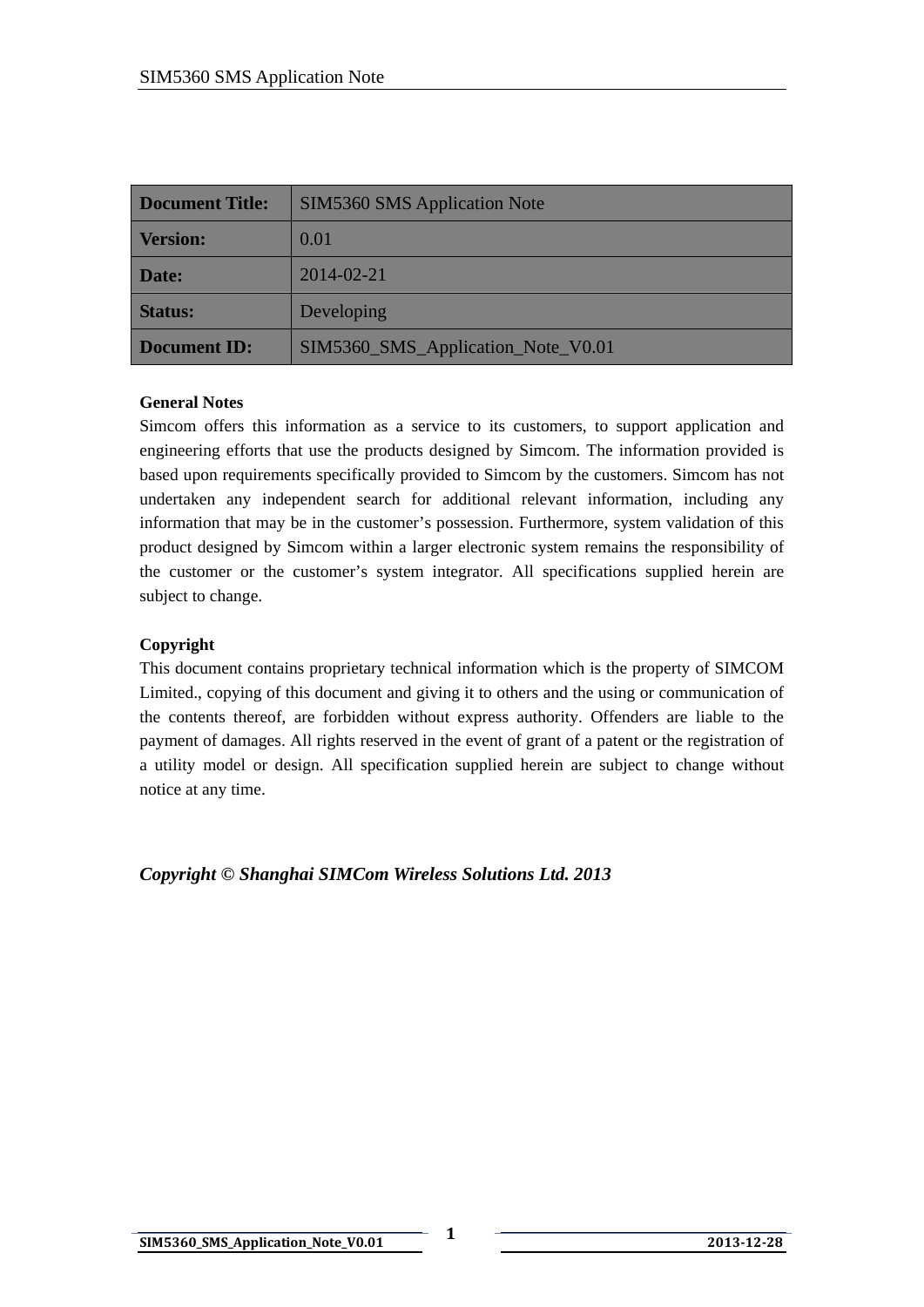## <span id="page-2-0"></span>**Version History**

| <b>Version</b>    | <b>Chapter</b>     | <b>Comments</b> |
|-------------------|--------------------|-----------------|
| V <sub>0.01</sub> | <b>New Version</b> |                 |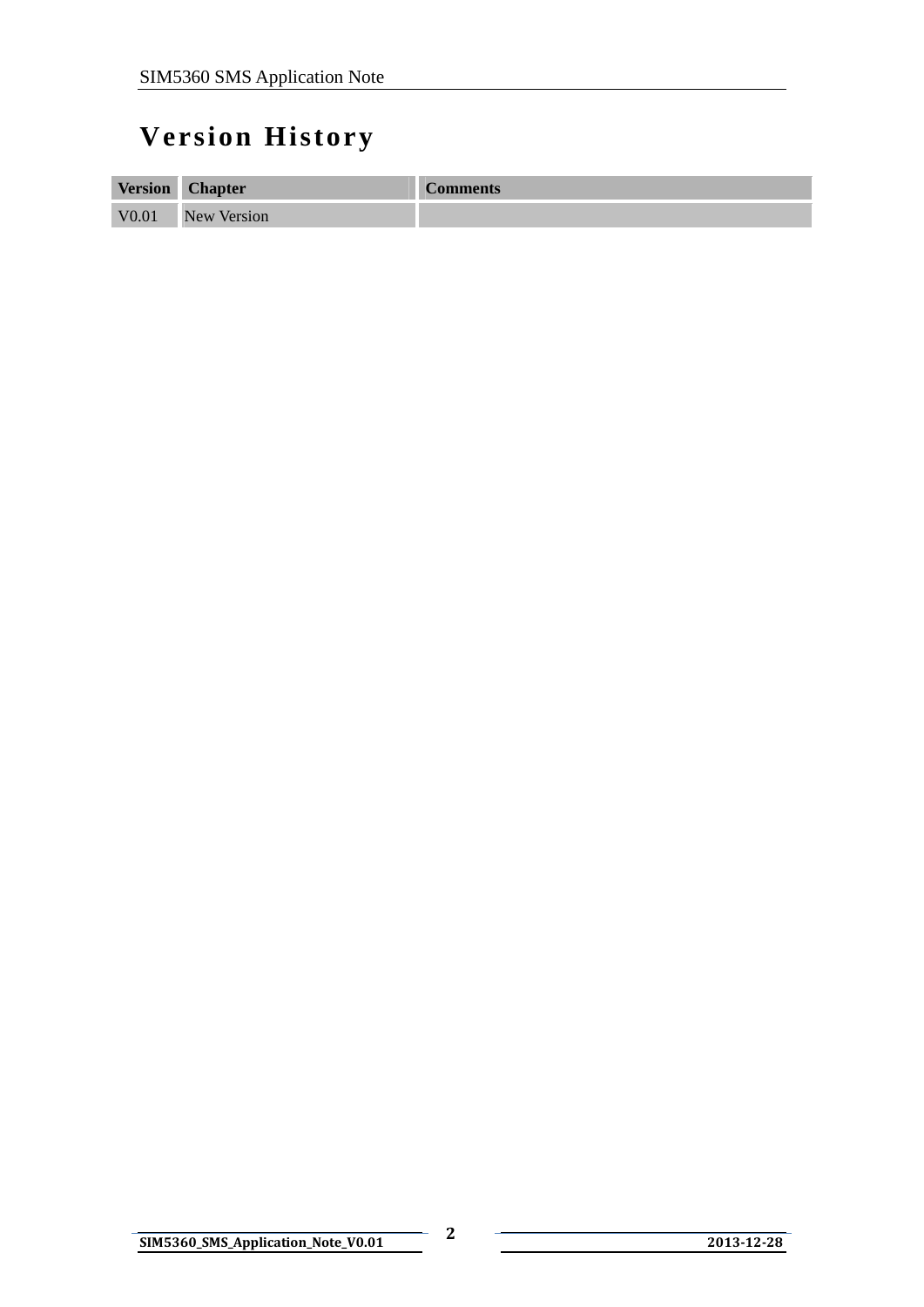## <span id="page-3-0"></span>Contents

| $1_{-}$ |
|---------|
|         |
|         |
|         |
| 2.      |
|         |
| 3.      |
|         |
|         |
|         |
|         |
| 4.      |
|         |
|         |
| 5.      |
|         |
| 6.      |
|         |

2013-12-28

 $\mathbf{3}$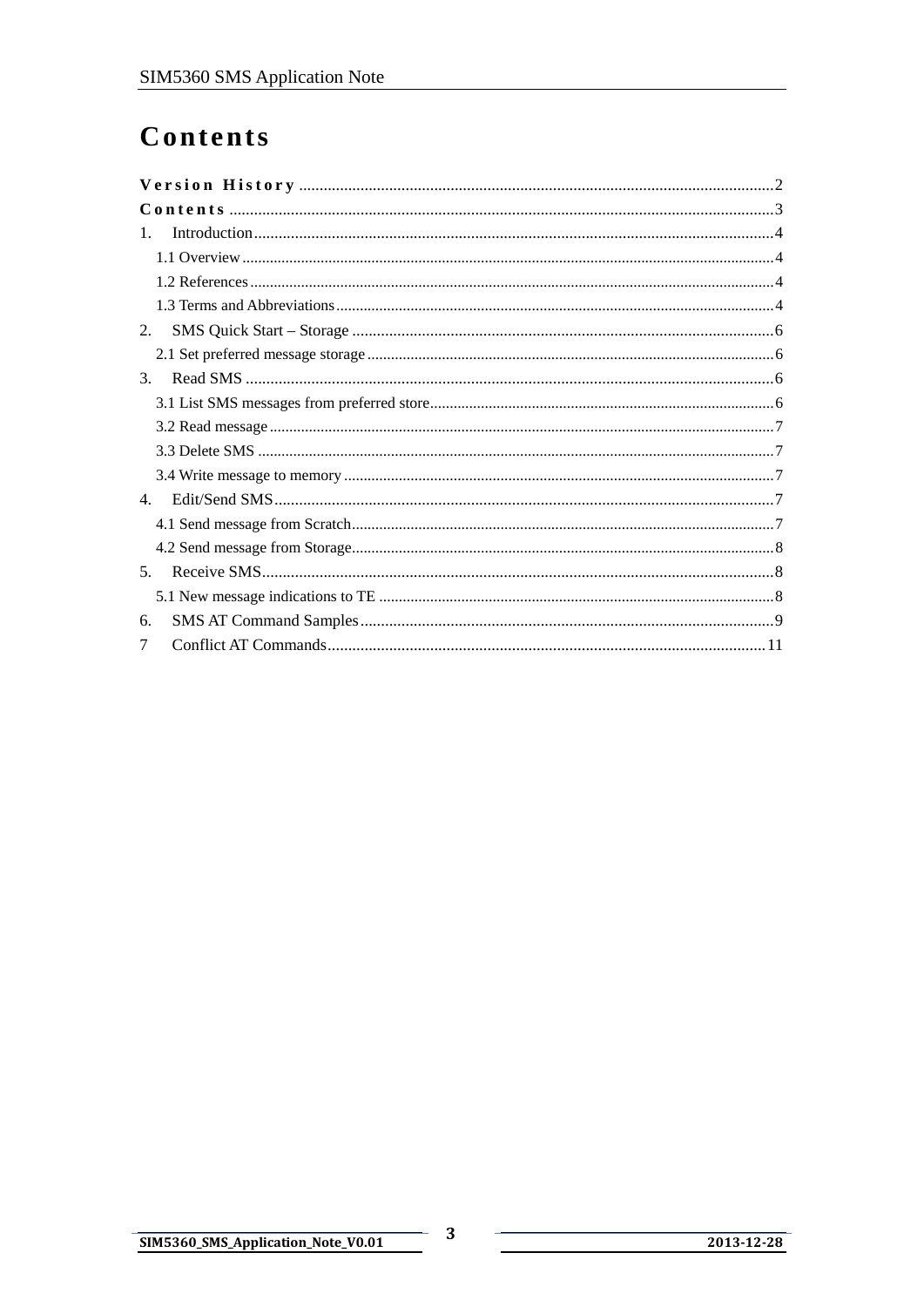# <span id="page-4-0"></span>**1. Introduction**

## **1.1 Overview**

This document gives the usage of SIM5360 SMS functions, user can get useful information about the SIM5360 SMS functions quickly through this document.

The SMS functions are provided in AT command format, and they are designed for customers to design their SMS applications easily. User can access these SMS AT commands through UART/ USB interface which communicates with SIM5360 module.

#### SIM5360 **SMS features:**

- Manage SMS storage
- Read , write and delete SMS messages in preferred storage
- Edit SMS message and send it
- Receive SMS message
- $\bullet$  Set sending and receiving parameters

## **1.2 References**

The present document is based on the following documents:

[1] SIMCOM\_SIM5360\_ATC\_EN\_V0.05.doc.

## **1.3 Terms and Abbreviations**

For the purposes of the present document, the following abbreviations apply:

- AT ATtention; the two-character abbreviation is used to start a command line to be sent from TE/DTE to TA/DCE
- CSD Circuit Switched Data
- DCE Data Communication Equipment; Data Circuit terminating Equipment
- DCS Digital Cellular Network
- DTE Data Terminal Equipment
- DTMF Dual Tone Multi–Frequency
- EDGE Enhanced Data GSM Environment
- EGPRS Enhanced General Packet Radio Service
- GPIO General–Purpose Input/Output
- GPRS General Packet Radio Service
- GSM Global System for Mobile communications
- HSDPA High Speed Downlink Packet Access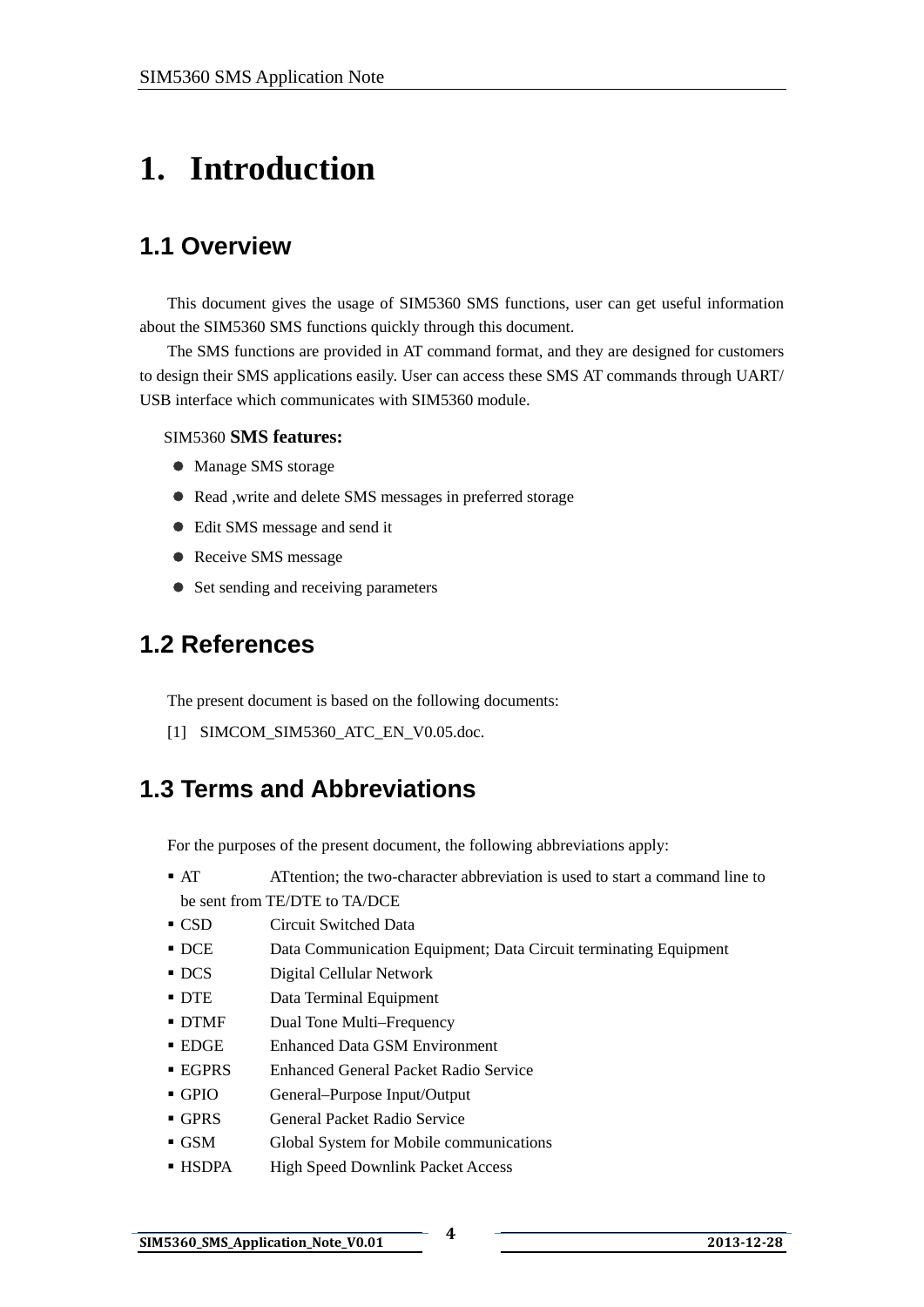- HSUPA High Speed Uplink Packet Access
- I2C Inter–Integrated Circuit
- **IMEI** International Mobile station Equipment Identity
- **IMSI** International Mobile Subscriber Identity
- ME Mobile Equipment
- MMS Multimedia message system
- MO Mobile–Originated
- MS Mobile Station
- MT Mobile–Terminated; Mobile Termination
- **PCS** Personal Communication System
- PDU Protocol Data Unit
- **PIN** Personal Identification Number
- PUK Personal Unlock Key
- SIM Subscriber Identity Module
- SMS Short Message Service
- SMS–SC Short Message Service Service Center
- TA Terminal Adaptor; e.g. a data card (equal to DCE)
- TE Terminal Equipment; e.g. a computer (equal to DTE)
- UE User Equipment
- UMTS Universal Mobile Telecommunications System
- URL Uniform resource locator
- USIM Universal Subscriber Identity Module
- WCDMA Wideband Code Division Multiple Access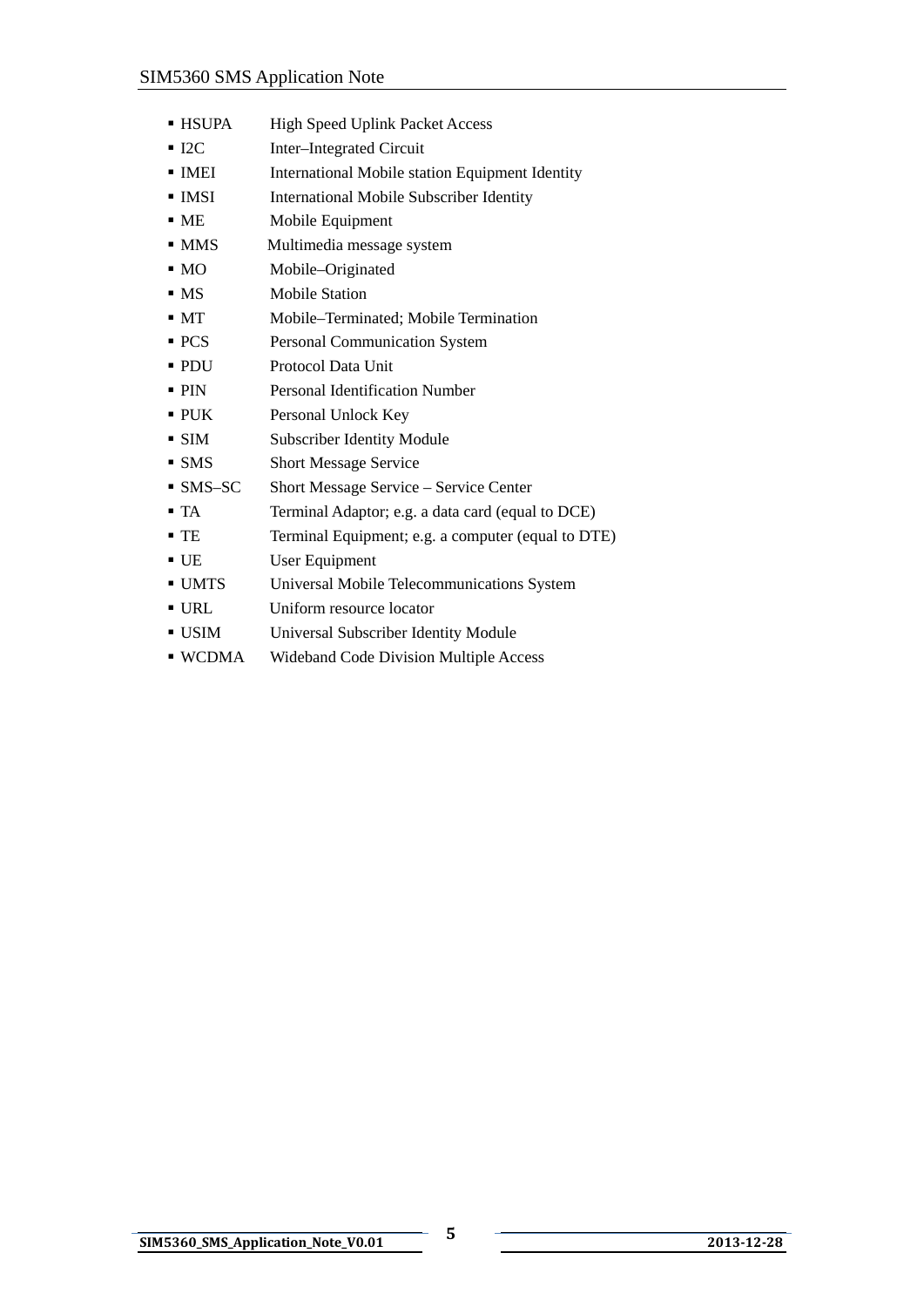# <span id="page-6-0"></span>**2. SMS Quick Start – Storage**

The purpose of this section is to help get you start with SMS storage

### **2.1 Set preferred message storage**

Select memory storages  $\langle \text{mem1}\rangle$ ,  $\langle \text{mem2}\rangle$  and  $\langle \text{mem3}\rangle$  to be used for reading, writing, etc. These values will be saved after the module restarts

| $\leq$ mem $1>$                                                                                   |                              |  |  |  |
|---------------------------------------------------------------------------------------------------|------------------------------|--|--|--|
| String type, memory from which messages are read and deleted (commands List Messages)             |                              |  |  |  |
| AT+CMGL, Read Message AT+CMGR and Delete Message AT+CMGD).                                        |                              |  |  |  |
| "ME" and "MT"                                                                                     | FLASH message storage        |  |  |  |
| " $SM$ "                                                                                          | SIM message storage          |  |  |  |
| " $SR"$                                                                                           | Status report storage        |  |  |  |
| $\langle$ mem2>                                                                                   |                              |  |  |  |
| String type, memory to which writing and sending operations are made (commands Send Message)      |                              |  |  |  |
| from Storage AT+CMSS and Write Message to Memory AT+CMGW).                                        |                              |  |  |  |
| "ME" and "MT"                                                                                     | FLASH message storage        |  |  |  |
| " $SM$ "                                                                                          | SIM message storage          |  |  |  |
| " $SR"$                                                                                           | Status report storage        |  |  |  |
| $\langle$ mem $3 \rangle$                                                                         |                              |  |  |  |
| String type, memory to which received SMS is preferred to be stored (unless forwarded directly to |                              |  |  |  |
| TE; refer command New Message Indications AT+CNMI).                                               |                              |  |  |  |
| $W^{\prime}$                                                                                      | <b>FLASH</b> message storage |  |  |  |
| " $SM$ "                                                                                          | SIM message storage          |  |  |  |

*AT+CPMS="SR","ME","SM"* 

# **3. Read SMS**

### **3.1 List SMS messages from preferred store**

This command is used to return messages with status value <stat> from message storage <mem1> to the TE. If the status of the message is 'received unread', the status in the storage changes to 'received read'.

*AT+CMGL="ALL" +CMGL: 1,"STO UNSENT","+10011",,,145,4*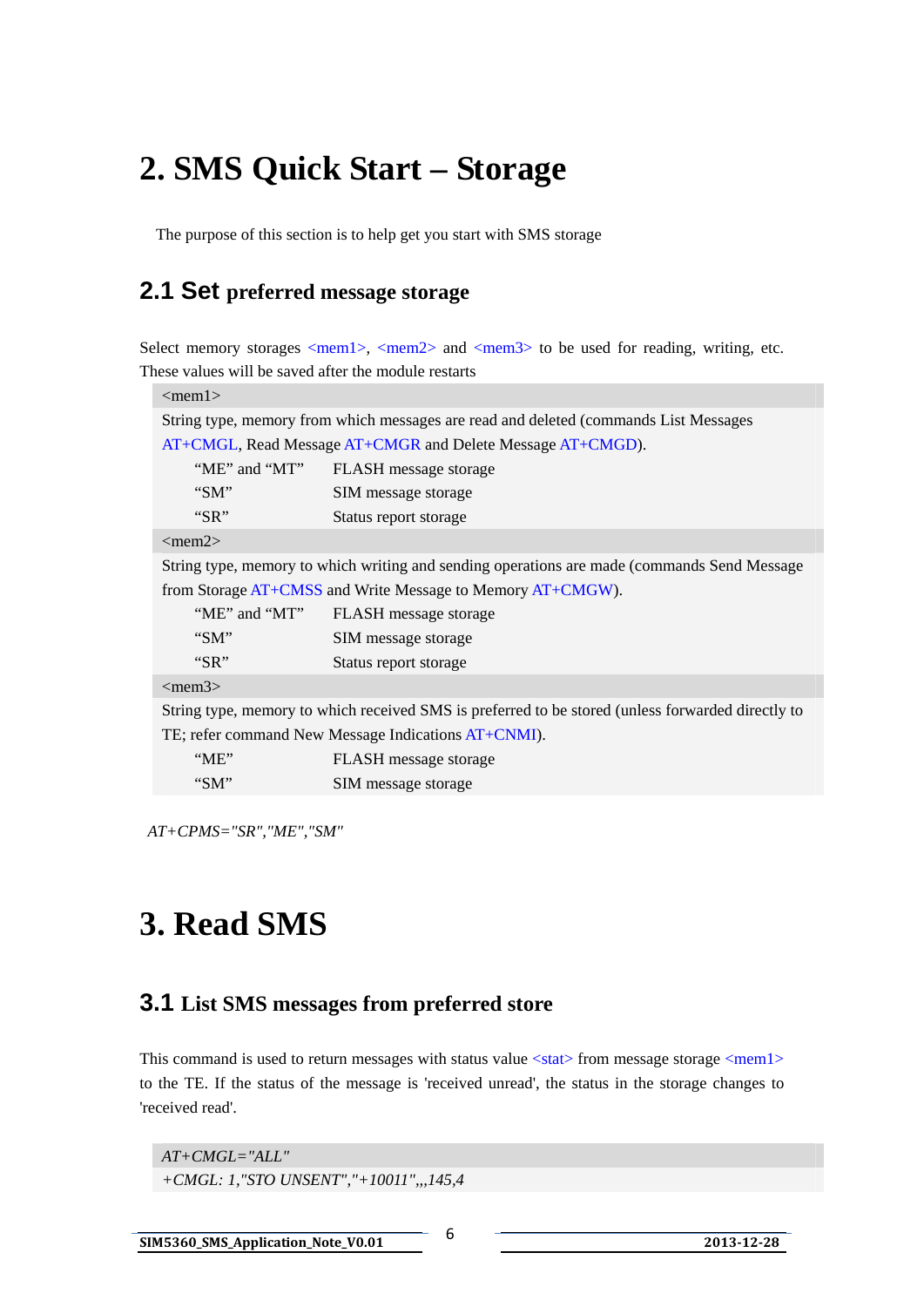<span id="page-7-0"></span>*Hello World OK*

### **3.2 Read message**

This command is used to return message with location value <index> from message storage  $<$ mem $1$  $>$  to the TE.

```
AT+CMGR=1 
+CMGR: "STO UNSENT","+10011",,145,17,0,0,167,"+8613800100500",145,4 
Hello World 
OK
```
### **3.3 Delete SMS**

This command is used to delete message from preferred message storage  $\leq$ mem1 $>$  location  $\langle$ index>. If  $\langle$ delflag> is present and not set to 0 then the ME shall ignore  $\langle$ index> and follow the rules for <delflag> shown below.

*AT+CMGD=1 OK* 

### **3.4 Write message to memory**

```
AT+CMGW="13012832788" <CR> (TEXT MODE) 
ABCD<ctrl-Z/ESC> 
+CMGW:1 
OK
```
# **4. Edit/Send SMS**

### **4.1 Send message from Scratch**

send message from a TE to the network (SMS-SUBMIT).:

*AT+CMGS="13012832788"<CR>(TEXT MODE)* 

SIM5360\_SMS\_Application\_Note\_V0.01 **7 <sup>2013</sup>12<sup>28</sup>**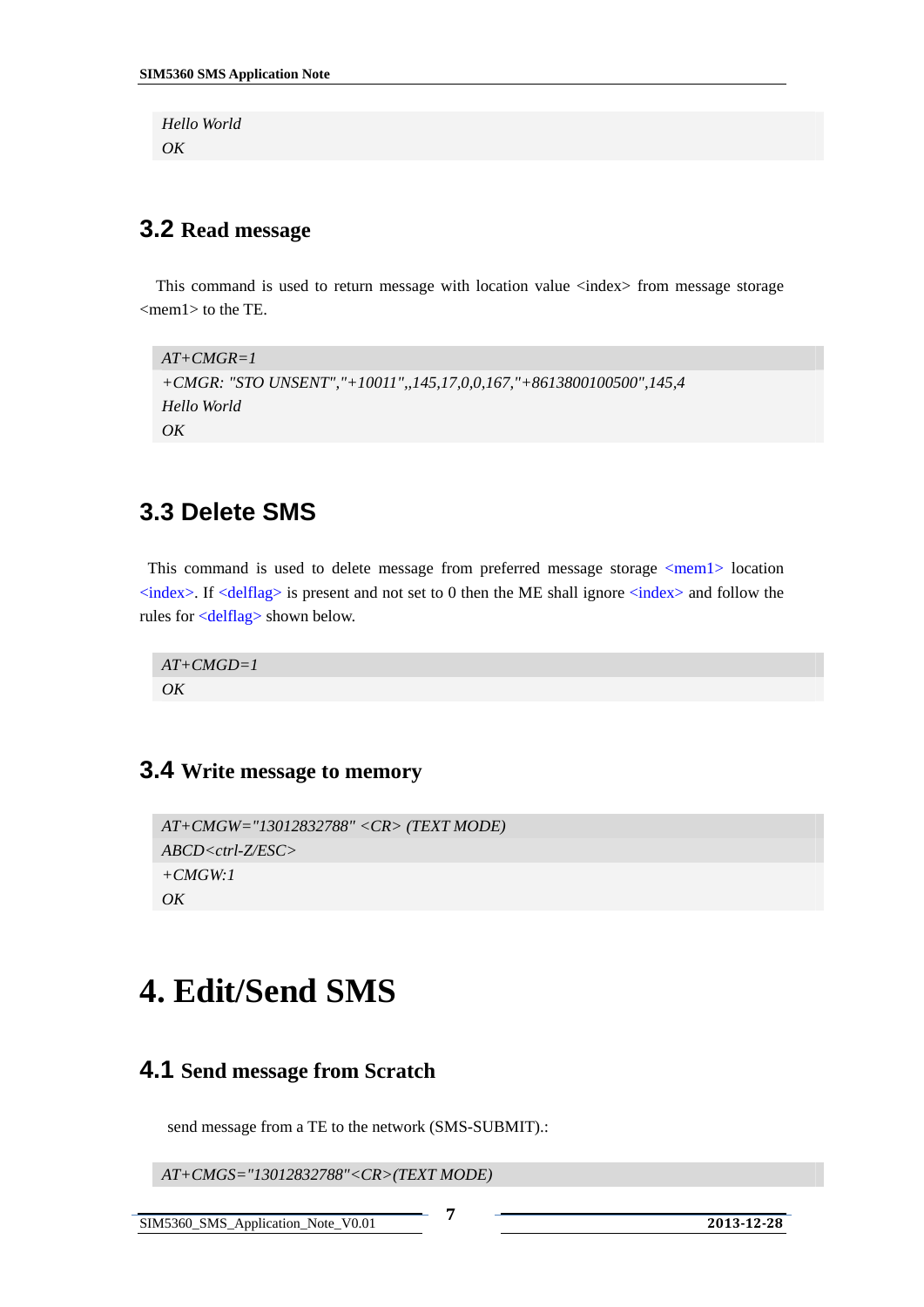<span id="page-8-0"></span>*> ABCD<ctrl-Z/ESC> +CMGS: 46 OK*

### **4.2 Send message from Storage**

send message with location value  $\langle$ index $\rangle$  from preferred message storage  $\langle$ mem2 $\rangle$  to the network (SMS-SUBMIT or SMS-COMMAND).:

```
AT+CMSS=3 
+CMSS: 0 
OKAT+CMSS=3,"13012345678" 
+CMSS: 55 
OK
```
# **5. Receive SMS**

## **5.1 New message indications to TE**

AT+CNMI command is used to select the procedure how receiving of new messages from the network is indicated to the TE when TE is active, e.g. DTR signal is ON. If TE is inactive (e.g. DTR signal is OFF). If set  $\langle mt \rangle = 2$ ,  $\langle mt \rangle = 3$  or  $\langle ds \rangle = 1$ , make sure  $\langle mode \rangle = 1$ , otherwise it will return error.

These values will be saved after the module restarts

#### <mode>

- $\overline{0}$  Buffer unsolicited result codes in the TA. If TA result code buffer is full, indications can be buffered in some other place or the oldest indications may be discarded and replaced with the new received indications.
- 1 Discard indication and reject new received message unsolicited result codes when TA-TE link is reserved (e.g. in on-line data mode). Otherwise forward them directly to the TE.
- 2 Buffer unsolicited result codes in the TA when TA-TE link is reserved (e.g. in on-line data mode) and flush them to the TE after reservation. Otherwise forward them directly to the TE.

 $<$ mt $>$ 

The rules for storing received SMS depend on its data coding scheme, preferred memory storage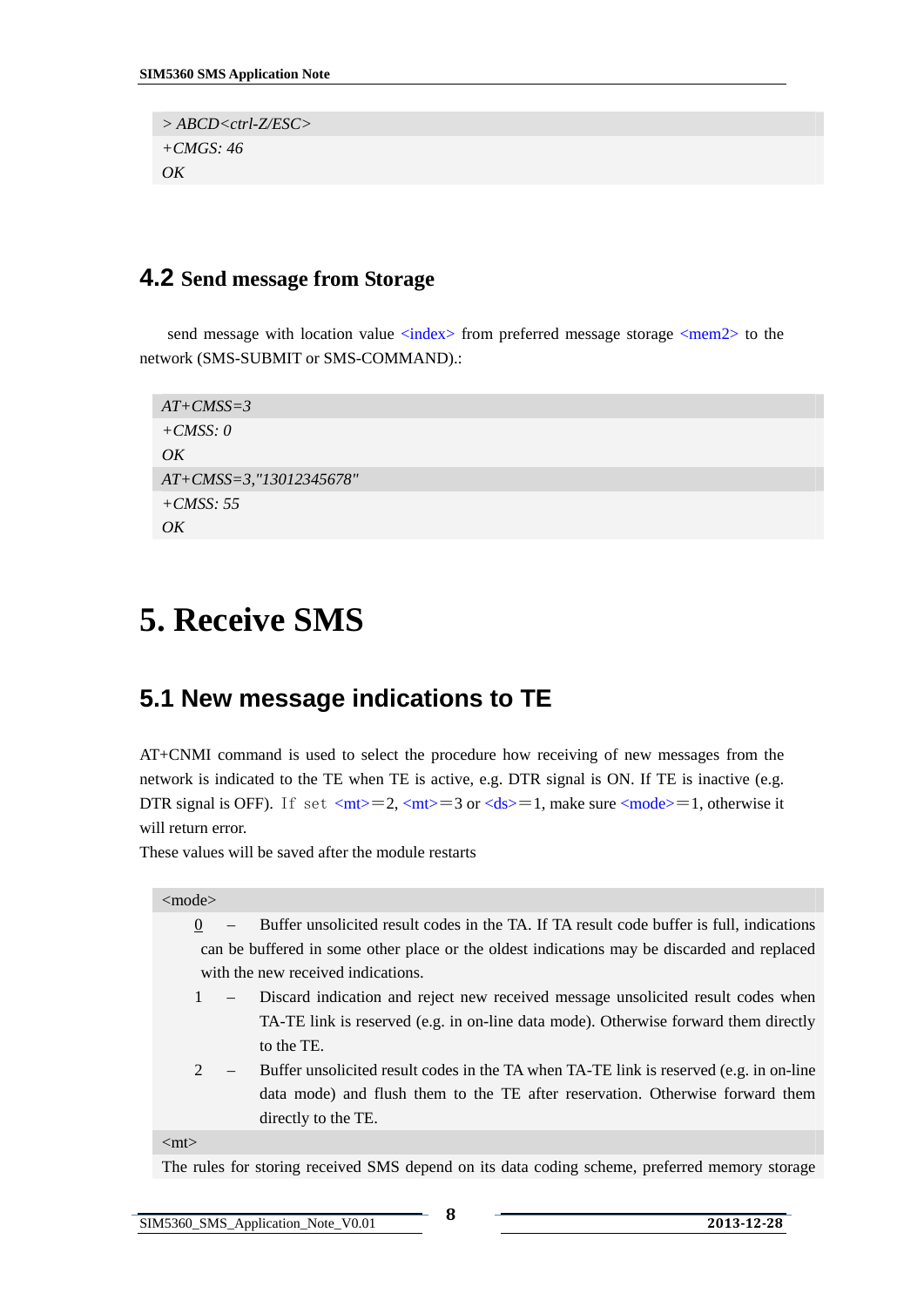<span id="page-9-0"></span>(AT+CPMS) setting and this value:

- 0 No SMS-DELIVER indications are routed to the TE.
	- 1 If SMS-DELIVER is stored into ME/TA, indication of the memory location is routed to the TE using unsolicited result code: +CMTI: <mem3>,<index>.
	- 2 SMS-DELIVERs (except class 2 messages and messages in the message waiting indication group (store message)) are routed directly to the TE using unsolicited result code:
		- +CMT:[<alpha>],<length><CR><LF><pdu> (PDU mode enabled); or +CMT:<oa>,[<alpha>],<scts>[,<tooa>,<fo>,<pid>,<dcs>,<sca>,<tosca>,<length>]  $\langle CR \rangle \langle LF \rangle \langle data \rangle$
		- (text mode enabled, about parameters in italics, refer command Show Text Mode Parameters AT+CSDH).
	- 3 Class 3 SMS-DELIVERs are routed directly to TE using unsolicited result codes defined in  $\langle$ mt $\rangle$ =2. Messages of other data coding schemes result in indication as defined in  $<sub>mt>=1</sub>$ .</sub>

#### $$h$$

The rules for storing received CBMs depend on its data coding scheme, the setting of Select CBM Types (AT+CSCB) and this value:

- 0 No CBM indications are routed to the TE.
	- 2 New CBMs are routed directly to the TE using unsolicited result code: +CBM: <length><CR><LF><pdu> (PDU mode enabled); or +CBM: <sn>,<mid>,<dcs>,<page>,<pages><CR><LF><data> (text mode enabled)

#### $<$ ds $>$

- 0 No SMS-STATUS-REPORTs are routed to the TE.
	- 1 SMS-STATUS-REPORTs are routed to the TE using unsolicited result code: +CDS: <length><CR><LF><pdu> (PDU mode enabled); or
		- +CDS: <fo>,<mr>,[<ra>],[<tora>],<scts>,<dt>,<st> (text mode enabled)
	- 2 If SMS-STATUS-REPORT is stored into ME/TA, indication of the memory location is routed to the TE using unsolicited result code: +CDSI: <mem3>, <index>.

#### $$

0 – TA buffer of unsolicited result codes defined within this command is flushed to the TE when  $\langle$  mode $\rangle$  1 to 3 is entered (OK response shall be given before flushing the codes).

1 – TA buffer of unsolicited result codes defined within this command is cleared when <mode> 1 to 3 is entered.

# **6. SMS AT Command Samples**

| <b>Commands and Responses</b> | <b>Comments</b>                              |
|-------------------------------|----------------------------------------------|
| $AT+CMGF=1$                   | Set SMS system into text mode, as opposed to |
| OK                            | PDU mode.                                    |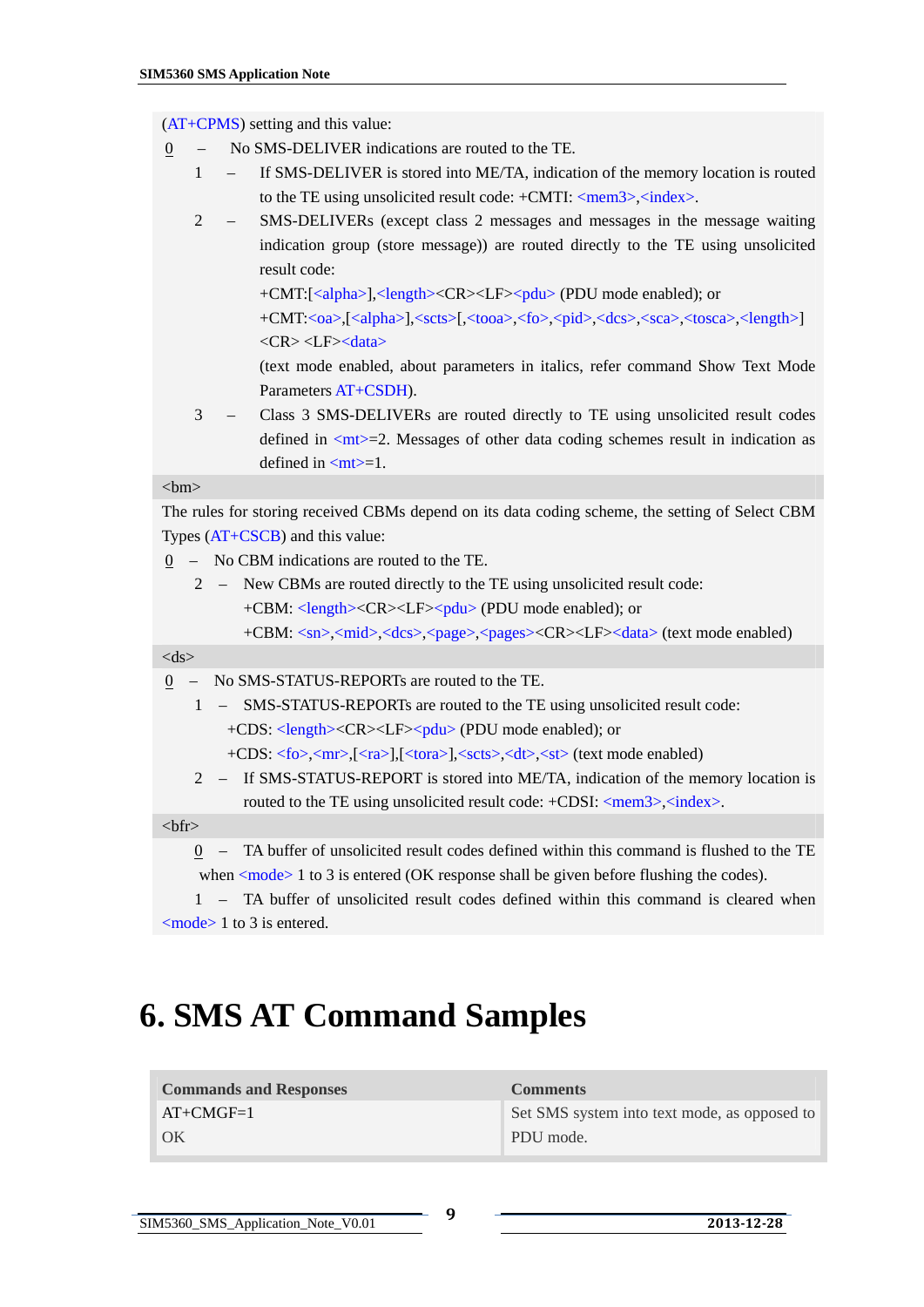| AT+CPMS="SM","SM","SM"<br>+CPMS: $0,40,0,40,0,40$<br>OK                                                                                                                                                    | Select memory storages.                                                                                                           |
|------------------------------------------------------------------------------------------------------------------------------------------------------------------------------------------------------------|-----------------------------------------------------------------------------------------------------------------------------------|
| $AT+CNMI=2,1$<br>OK                                                                                                                                                                                        | Set new message indications to TE.                                                                                                |
| $AT+CMGS =$ "+861358888xxxx"<br>>This is a test $\langle Ctrl+Z \rangle$<br>$+CMGS:34$<br>OK.                                                                                                              | Set new message indications to TE.                                                                                                |
| $+$ CMTI:"SM",1                                                                                                                                                                                            | Unsolicited notification of the SMS arriving.                                                                                     |
| $AT+CMGR=1$<br>+CMGR: "REC UNREAD",<br>"+86135888xxxx", , "08/01/30,<br>$20:40:31+00"$<br>This is a test<br>OK.                                                                                            | Read SMS message that has just arrived.<br><b>NOTE:</b> The number should be the same as<br>that given in the +CMTI notification. |
| $AT+CMGR=1$<br>+CMGR: "REC READ",<br>"+861358888xxxx",,"08/01/30,<br>$20:40:31+00"$<br>This is a test<br>OK                                                                                                | Reading the message again changes the status<br>to "READ" from "UNREAD".                                                          |
| $AT+CMGS =$ "+861358888xxxx"<br>$>\text{Test again} < \text{Ctrl} + \text{Z}$<br>$+CMGS:35$<br>OK.                                                                                                         | Send another SMS to myself.                                                                                                       |
| $+$ CMTI:"SM",2                                                                                                                                                                                            | Unsolicited notification of the SMS arriving.                                                                                     |
| AT+CMGL="ALL"<br>+CMGL: 1, "REC READ", "+861358888xxxx", ,<br>$"08/01/30,20:40:31+00"$<br>This is a test<br>+CMGL: 2, "REC UNREAD","", "+861358888xx<br>xx", , "08/01/30, 20:45:12+00"<br>Test again<br>OK | Listing all SMS messages.                                                                                                         |
| $AT+CMGD=1$<br>OK                                                                                                                                                                                          | Delete an SMS message.                                                                                                            |
| AT+CMGL="ALL"<br>+CMGL: 2, "REC READ", "+861358888xxxx",<br>" $08/01/30,20:45:12+00"$<br>Test again<br>OK                                                                                                  | List all SMS messages to show message has<br>been deleted.                                                                        |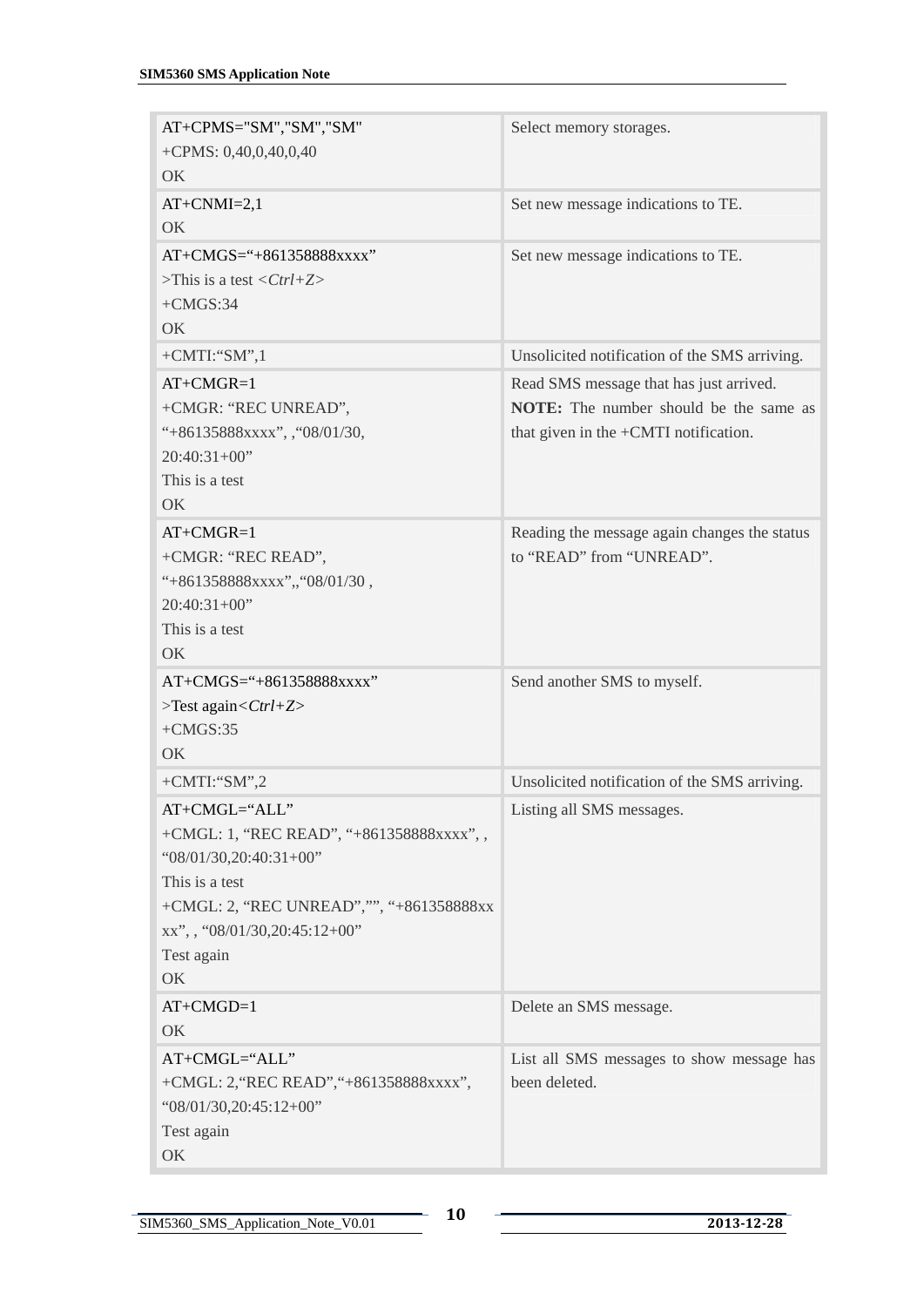# <span id="page-11-0"></span>**7 Conflict AT Commands**

Following AT commands cannot be used with SMS AT commands together:

• Call AT Commands.